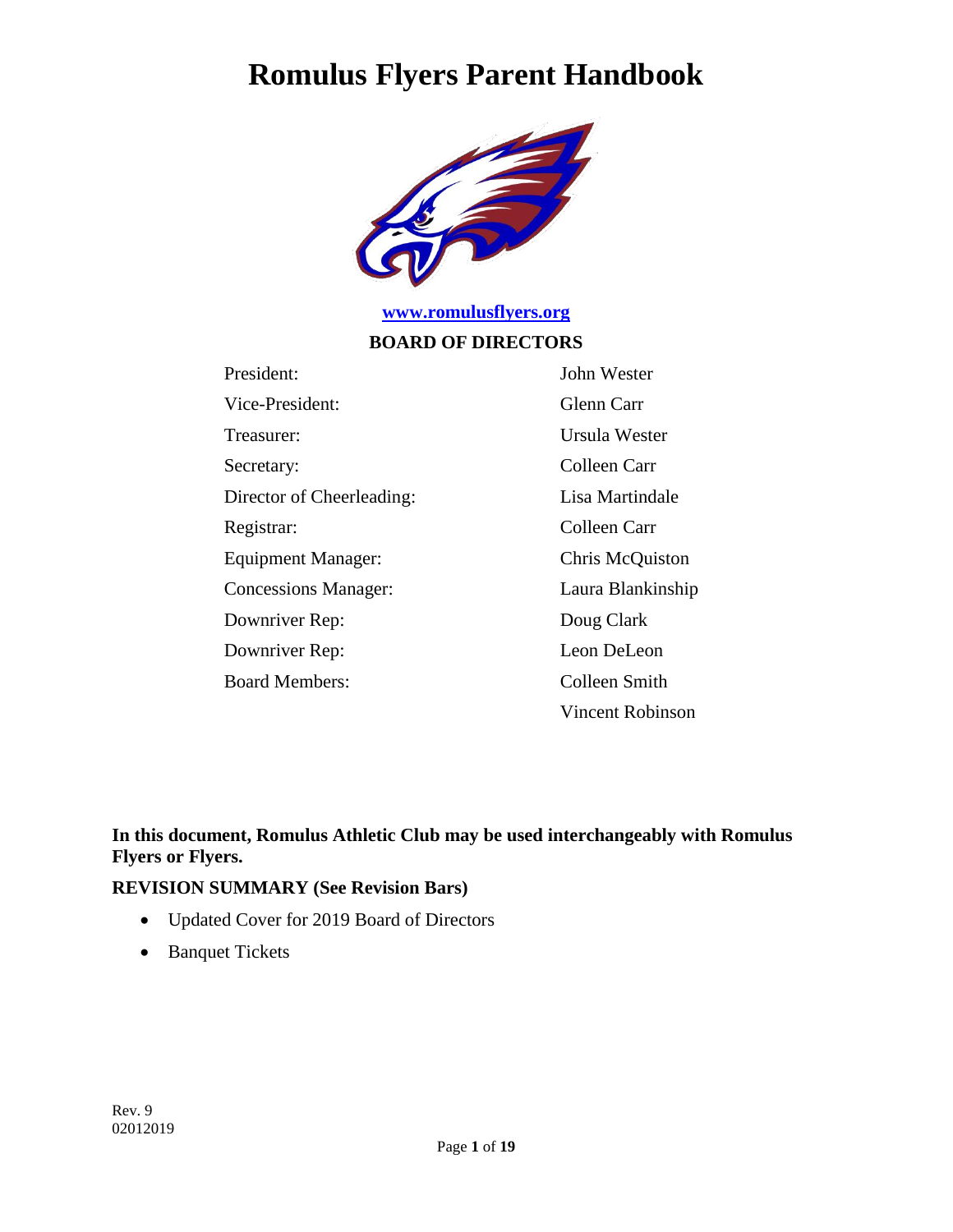## **I. Romulus Athletic Club - PURPOSE**

To promote citizenship, sportsmanship, fellowship, and physical development among the youth of the city of Romulus. To sponsor and promote organized sports events for these children. This includes football teams eligible to play n the Downriver Junior Football League, or any similar football league, which may be formed. Players to be selected on a first come first serve basis with preference to the previous years' participants who will be given the option of pre-registration. To purchase and own athletic equipment and facilities necessary to the sponsorship of this sport.

To promote the physical, mental and moral development and well being of youth, without regard to race, creed, color, or religion by providing the means through which the individual shall receive education and instruction in sports programs: and the purpose of setting up such a program will be to develop a sense of fair play, honesty, fair competition and true sportsmanship: Further that the protection of the emotional health and welfare shall be attained by emphasis upon equal competitive standard scientifically determined, rather than upon the winning of games or any other adult competitive standard.

To assist members with publicity in fund raising promotions, upon their request; to establish uniform playing rules for all members; to schedule participation of members on a equitable basis; to promote the growth of this type of activity amongst more and more youth of the community.

## **II. Downriver Junior Football League Philosophy**

The Downriver Junior Football League Purpose is to provide a healthy typically American, body contact sport for the average youth.

Starting with the premise that youth will play football anyway, anyhow and anywhere, the league directs this activity to proper playing fields provides the best protective equipment and competent instruction.

The league recognizes as valid the usual criticism leveled at programs of this type, that being that the good done by the program as a whole can be outweighed by the harm derived from undue mental pressures placed upon players of this age by the need to win. The program places emphasis on the good sportsmanship, teamwork and team discipline by players, coaches, and all representatives of the franchise, which is to say perhaps that winning at any cost is what is de-emphasized.

Therefore, the weight limitations are designed to tailor the program for the average youth of 8-13, the youth who, in most cases, will not otherwise have an opportunity during their school career to participate in contact sports. Combined with the age limitations that provide for three different teams within a unit, there are achieved equal competitive standards during game participation.

The players play a good hard game, and half lose each time, as it must be. The Downriver Junior Football League wants the half that loses to be proud of the game they played and the way they played, too. With that purpose accomplished, the League can be proud of its program.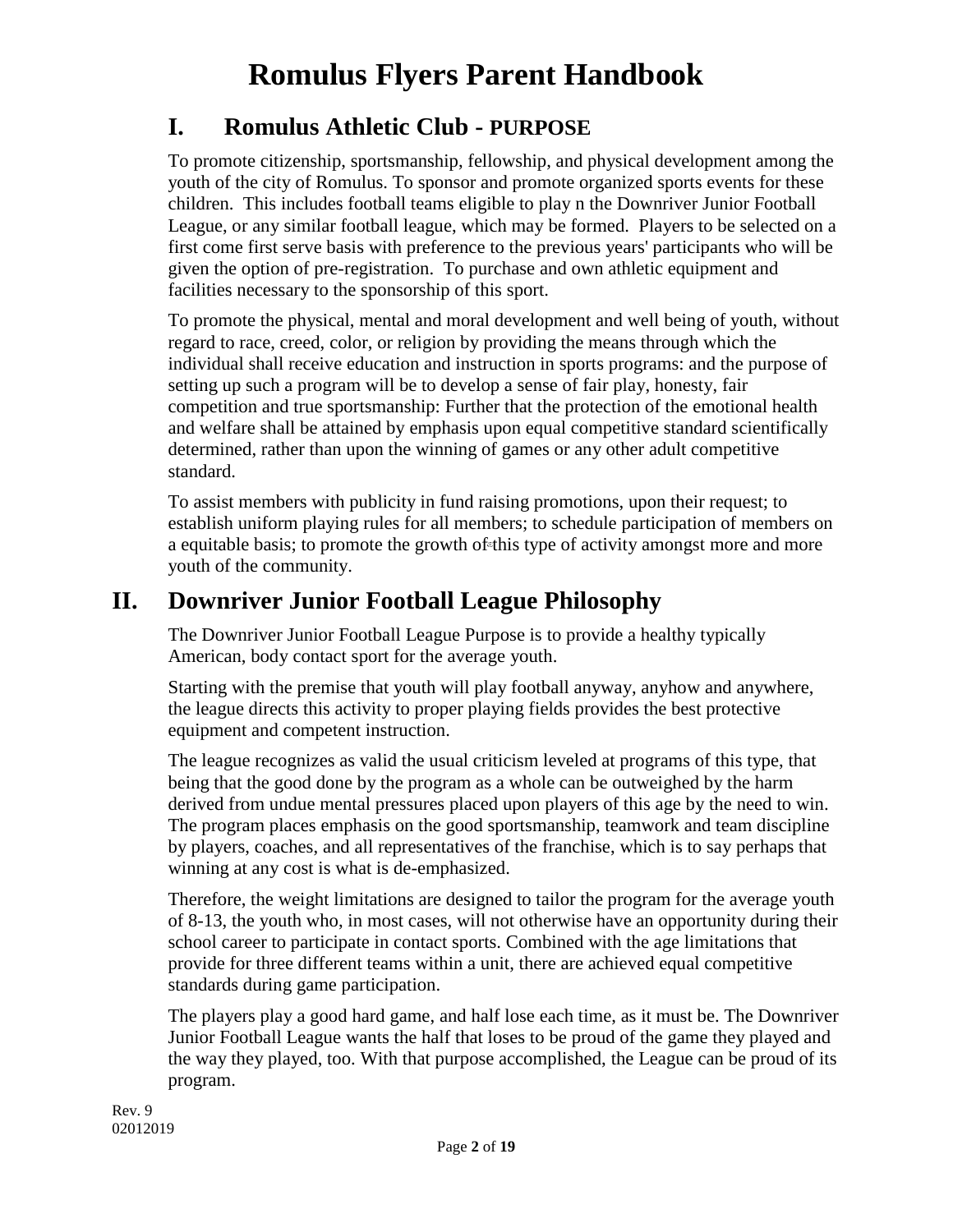## **III. Parent Participation**

- A. The Romulus Athletic Club is a "Family" and new family members are always welcome. PARENTS ARE NOT ONLY WELCOME BUT ALSO **ENCOURAGED**  TO PARTICIPATE IN ANY AND ALL ACTIVITIES OF THE ASSOCIATION.
- B. Please make sure you sign up for your volunteer hours.
	- 1. We will do our best to find a volunteer time that is as convenient for you as possible. Your time is very important to us.
	- 2. We realize that in today's society lifestyles are very demanding and time is limited.
	- 3. We ask that as parents who expect your children to dedicate their time and efforts to the program, that you do the same.
- C. The Flyers plan on having a fun filled and exciting season.
	- 1. Your time will be well spent, rewarding and FUN.
	- 2. Please remember that you are not limited to the **mandatory 4 hours (which equals 2 complete games) per family** volunteer time.
		- a) Unless you complete both volunteer events none of your deposit will be refunded.
	- 3. We welcome anyone willing to spare the extra time.

#### **D. Volunteer Deposit**

- 1. There is a \$100.00 Volunteer Deposit which is due at Registration.
- 2. Once you have met the volunteer requirements your \$100.00 will be refunded to you after the end of the season.
	- a) For returning veterans your volunteer deposit may be forwarded to the next season.
- 3. If you fail to meet your volunteer requirements your money will not be refunded and your child will not be allowed to continue participation until you meet the requirement.
- 4. If your volunteer assignment is not met your child will not receive his or her trophy.

### **IV. Mandatory Fund Raiser 2018**

- A. The Downriver Junior Football League allows the individual franchises to implement one MANDATORY fundraiser per season for each player and cheerleader.
- B. Each eligible player and cheerleader will be required to sell 100 raffle tickets.
	- 1. Parents may take advantage of the Flyer Buyout cost for buyout is \$80.00.
	- 2. The buyout must be paid on the date of registration or the raffle tickets must be taken.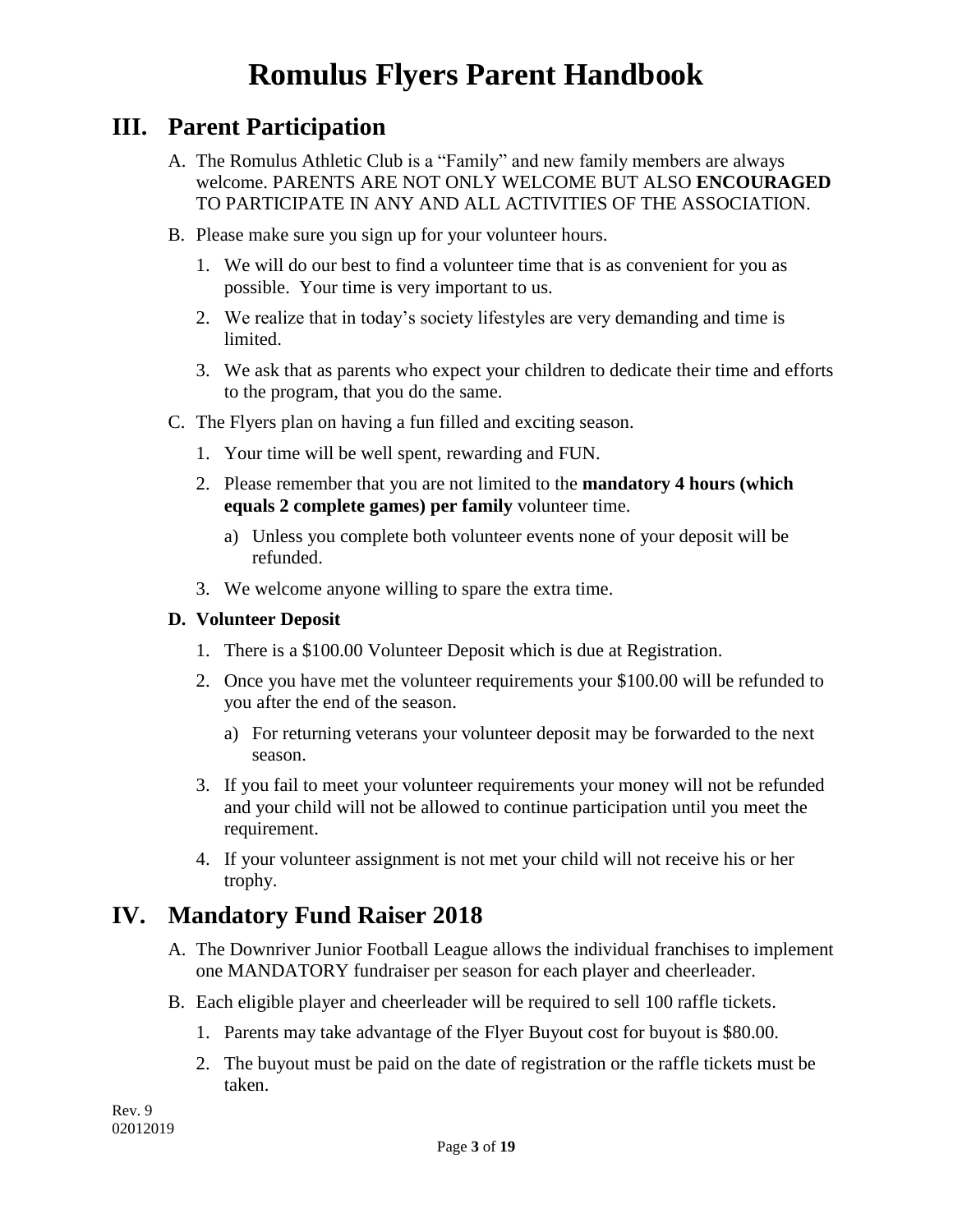## **V. Admittance**

- A. The Downriver Junior Football League permits each team one game in which they can charge a \$5.00 per person (16 and older) an admittance fee. Additionally, the cost of admission to all Playoff and Championship games is \$5.00 for those 16 years and older.
- B. The Downriver Junior Football League requires that each team's first home game is the pay game.
	- 1. This insures no one pays the admittance fee more than twice.
	- 2. This is subject to change without further notification.

## **VI. Registration**

- A. The registration fee for the 2019 season is \$150.00 for the first child and \$50.00 for each additional sibling living at the same residence.
	- 1. The sibling rule also applies to foster children living in the same household.
	- 2. The first child's registration includes two (2) tickets to the Annual Banquet
- B. Registration is a vital source of funding to the Romulus Flyers.
	- 1. Expenses are incurred once an individual has been registered.
	- 2. Refunds will not be given after the fourth day of practice. We are sure you understand our situation and will respect this policy.

## **VII. Practice Information**

### **A. Team Practice**

- 1. All teams **will meet** at the practice field on each and every scheduled date and time.
	- a) You will be notified in advance of any schedule changes.
- 2. All teams **will meet** at the practice field when the weather is clear, cloudy, raining, hot, warm, cold, snowing, freezing, and sleeting.
- 3. Practice **will start and end at the scheduled time** as directed by the Downriver Junior Football League.
- 4. Teams will not participate in practice or exercise prior to or later than the scheduled times and never without a coach present to supervise their activities.
	- a) Practice will begin and end promptly at the scheduled time.
	- b) We recommend that your player or cheerleader arrive  $10 15$  minutes before practice and are prepared, dressed and ready to go.
- 5. Always send a water bottle with your child to practice.
	- a) It is very important that they have access to hydration at all times.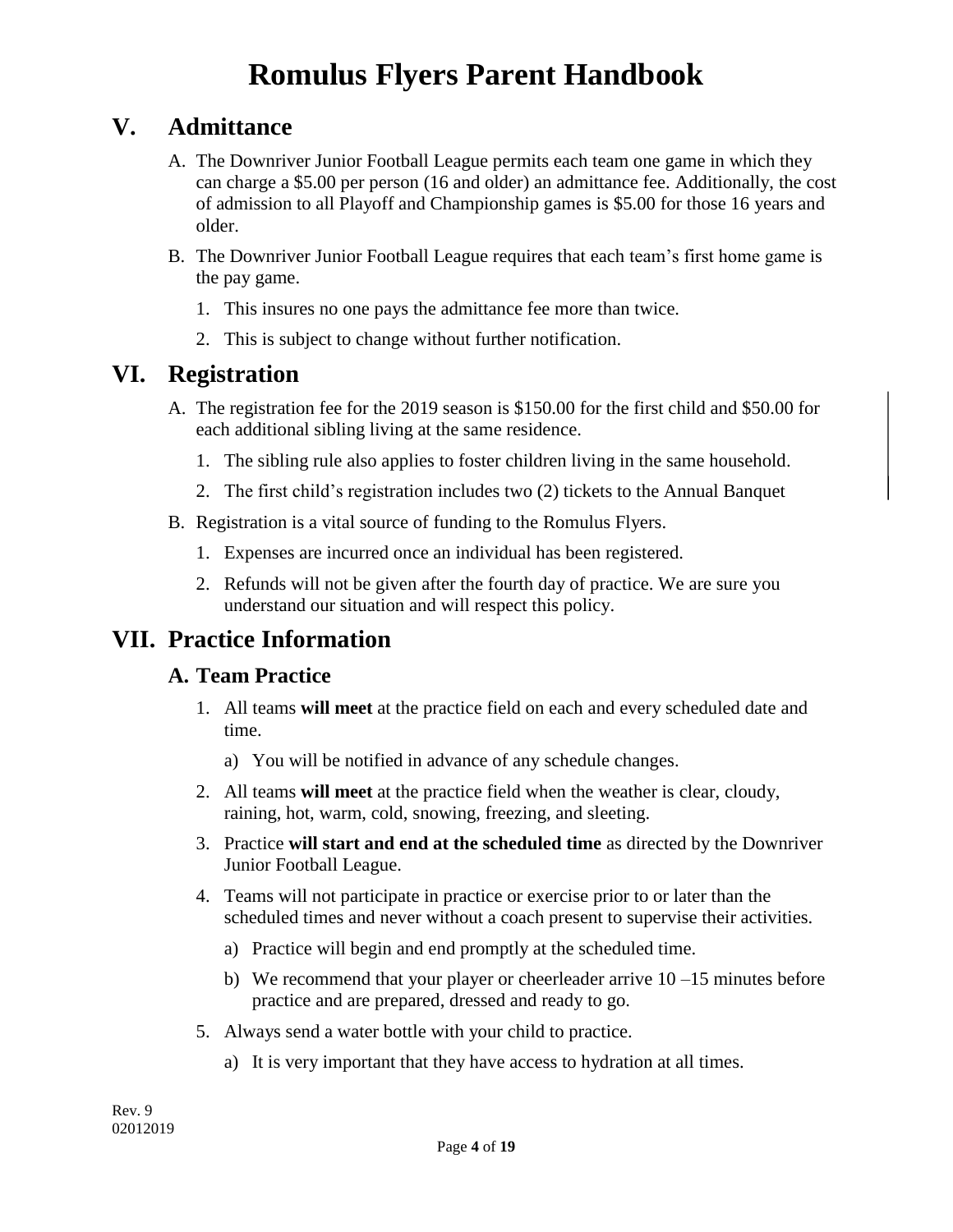- 6. At the end of practice, players and cheerleaders must leave with a parent or guardian.
	- a) In the event that a parent or guardian does not show up on time coaches and/or board members are forced to wait with the child until someone arrives.
	- b) Be prompt in picking your child up.
	- c) Remember, coaches and board members are volunteers and they have families to get home to. There is homework, household chores, and dinner has to be made for their families as well.
	- d) A continued practice of late picking up your child will result in your child being delivered to the Romulus Police Department.

#### **B. Weather**

- 1. In the event lightning is sighted during practice, practice will be suspended 30 minutes to allow weather to clear.
	- a) If weather does not clear, practice will then be terminated at the field.
- 2. Because we practice in all kinds of weather, please be prepared for muddy, dirty, messy kids.
- 3. Prepare your car with old sheets and garbage bags if necessary.

### **C. Game Day**

- 1. Each week the Romulus Flyers will provide a map / direction to all away games.
- 2. The coaching staff for each squad will give specific times for each squad to show up. Showing up on time is important. Late arrival may result in your football player missing weigh-in and not being allowed to play or disciplinary action by the coaching staff. Cheerleaders may receive disciplinary action for being late.
- 3. The Romulus Athletic Club does not provide transportation to games. You are responsible for providing transportation to and from all games.
- 4. Football players and cheerleaders are to bring all required uniform items depending on whether it is a home or away game. The Romulus Athletic Club does not keep spare equipment on hand at games sites.
- 5. No outside food is allowed at any stadium unless approved by the host team.
- 6. There is no "Tailgating" allowed at any stadium in the DJFL.

#### **D. Attendance**

- 1. Practices will be held at Senior Citizen's Park unless otherwise directed. Please refer to your ROMULUS FLYERS Calendar for dates and times.
- 2. Practices are mandatory. The only exceptions are those beyond your control. Examples are: severe illness, a death, school activity, and religious education. To be excused from a practice you must contact the head coach of your squad.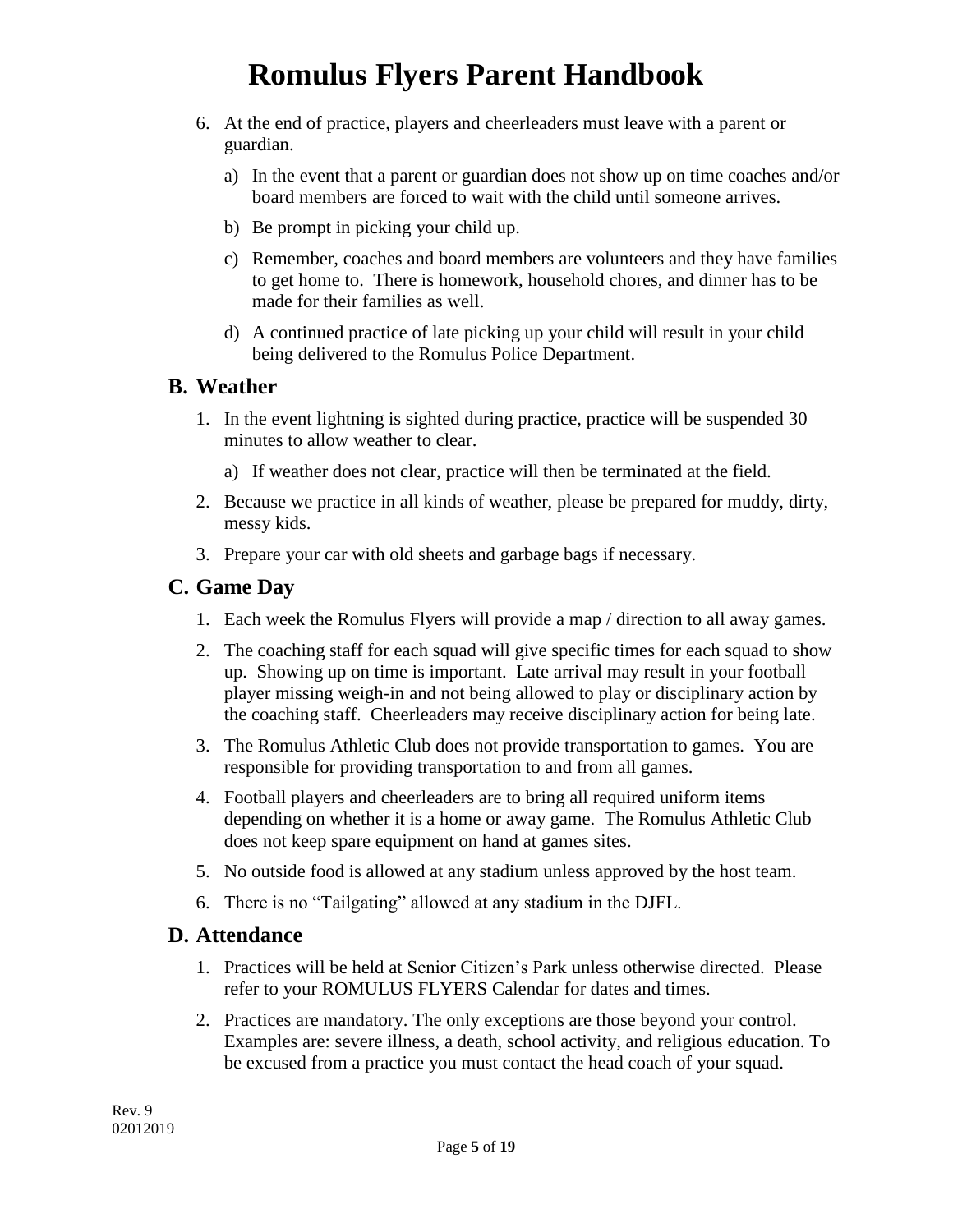- 3. If a player or cheerleader, misses practice without an excuse on record that player or cheerleader will be disciplined at the discretion of the Head Football or Cheerleading Coach of the squad that they participate.
- 4. Football players who exceed the weight limits designated for his age group as per the DJFL are ineligible for player- to- player contact during practice.
	- a) This player may be weighted prior to each practice.
- 5. Parents are not allowed to remove players or cheerleaders from the practice or game field without first consulting with the responsible head coach.
	- a) If a parent removes players or cheerleaders from the practice or game field without first consulting with the responsible head coach will result in that child being suspended from the next scheduled game.
	- b) If this happens a second time the child will be removed from the program on a permanent basis.
	- c) The only exception to this rule will be verifiable emergencies.
		- A child needing to eat is not an emergency it is the responsibility of the parent to ensure that their child is proper condition to participate in practice or games. This includes eating before practice or games.

#### **Players and cheerleaders are not allowed to bring young siblings or friends to practice. The ROMULUS ATHLETIC CLUB is not responsible for non-registered minors left at practice.**

### **E. Excused Absents**

- 1. If a player has one (1) excused absence there is no disciplinary action.
- 2. If a player has two (2) excused absences and is a starter the player will not start or play the first quarter of the game.
- 3. If the player has three (3) or more excused absences the player will not play in that game.

### **F. Unexcused Absents**

- 1. If a player has one unexcused absent the player will not start or play the first quarter of the game.
- 2. If the player has two (2) unexcused absents the player will not play in the first half of the game.
- 3. If the player has three (3) unexcused absents in the same week the player will not play in that week's game and may be dismissed from the team at the discretion of the Head Coach.

### **G. Transportation**

1. Per Romulus Athletic Club rules and the rules of the Downriver Junior Football League: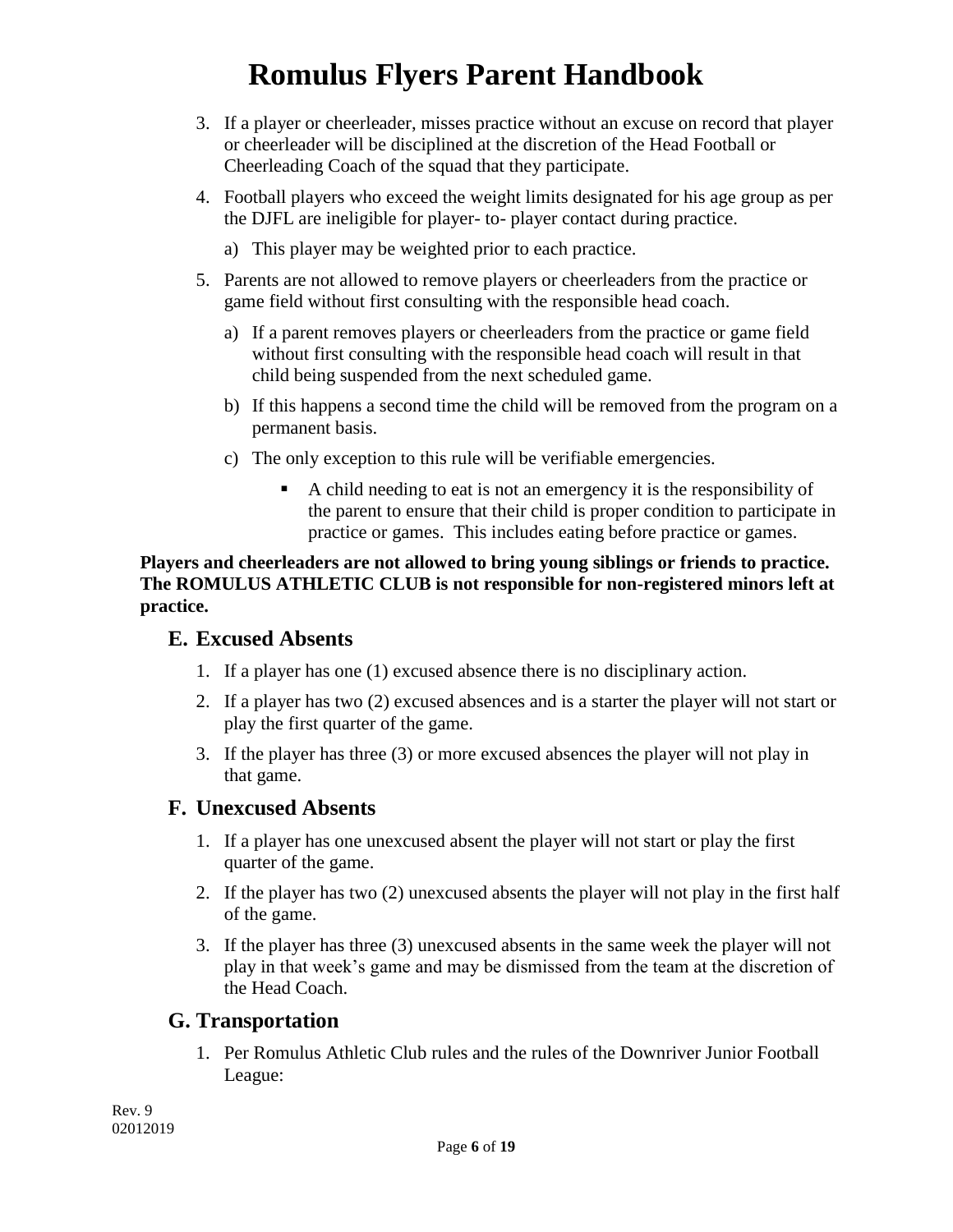- a) All players and cheerleaders must be delivered to any team function via motor vehicle, unless written permission is given to the Romulus Athletic Club.
- b) All players and cheerleaders must depart from any team function via motor vehicle. Unless written permission is given to the Romulus Athletic Club.
- 2. Team function is defined as any of the following:
	- a) Practice session
	- b) Football Games
	- c) Any other organized event sponsored by the club.
- 3. Players or cheerleaders who attempt to depart from any team function without proper transportation or an acceptable escort will be instructed to remain at that function until the required transportation criteria are met.

**\*\*\*\*\*\*\*\*\*\*\*\*\*\*IMPORTANT\*\*\*\*\*\*\*\*\*\*\*\*\***

**Please keep in mind that the coaches, board members and leagues representatives are not babysitters! While it is certain that one or more of us will remain at team function until such time as proper transportation is provided for each and every child, most of us would rather not spend excessive time waiting for you to pick-up your child. The cooperation of parents and players/cheerleaders is appreciated.**

**Remember: Repeated behavior of not picking your child up on time will result in the delivery of your child to the Romulus Police Department.**

## **VIII.Equipment - Football**

### **A. Supplied Equipment**

- 1. Your child will be provided with all necessary equipment to play the game of football.
- 2. He will be given one set of a complete uniform.
- 3. If he wears through or losses what is distributed to him by the Romulus Flyers, it must be replaced.
- 4. If he is without any portion of his required uniform, he cannot participate in either practice or game.
	- a) This includes but is not limited to all pads, girdle, practice uniform (jersey, pants) etc.
	- b) All of these items are available at local sporting good stores.
- 5. Game uniforms will be replaced by the Romulus Flyers at the parent / guardian's expense.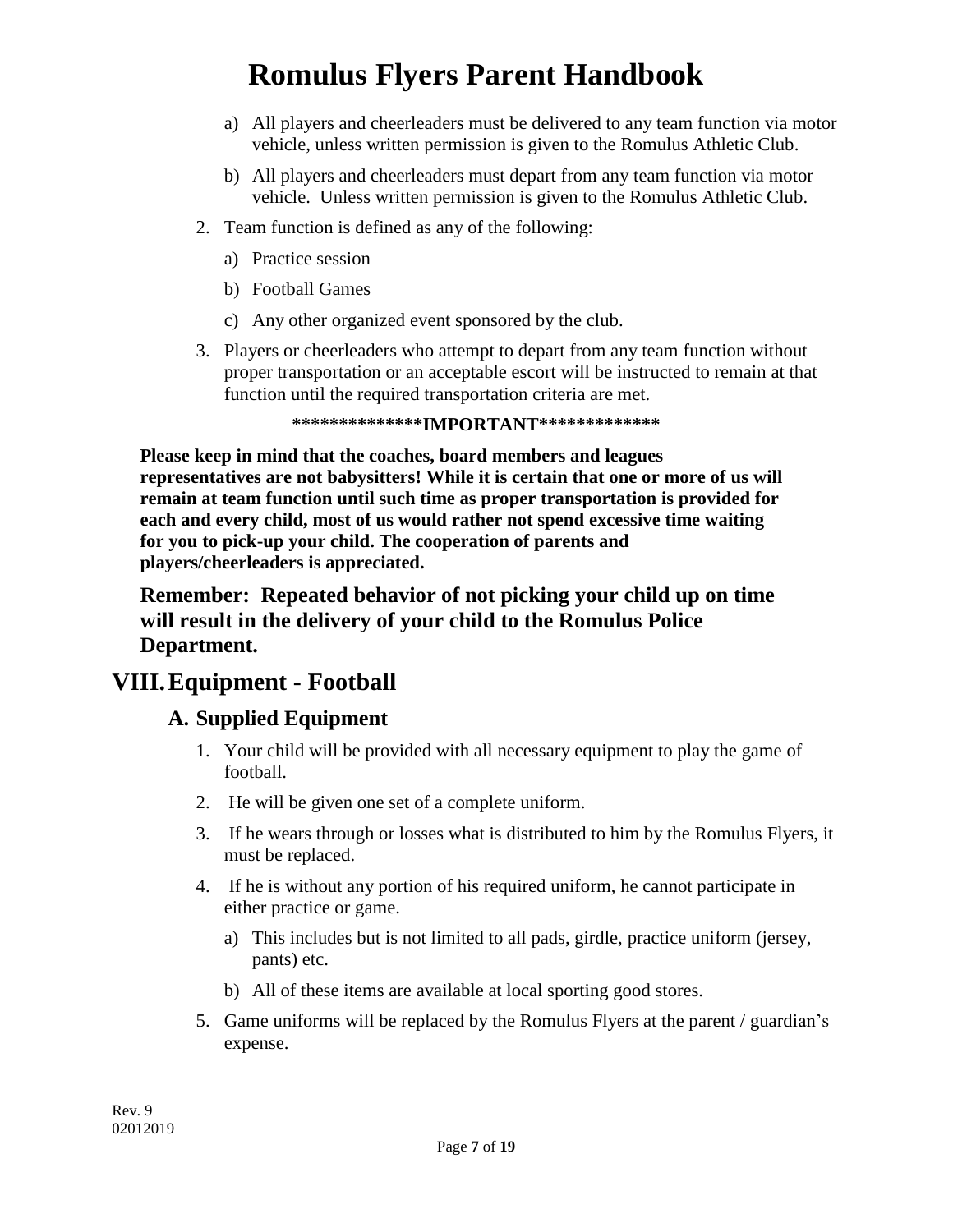### **B. Wearing Football Equipment**

- 1. Players are allowed to wear football game jerseys during actual football games or other pre-approved Flyers events.
- 2. Players are allowed to wear football game jerseys to school on the Friday prior to each game.
- 3. If a player is found to be wearing a football game jersey on other occasions than listed above the following discipline will be applied.
	- a) On the first offense the player will be suspended for the next scheduled game.
	- b) On the second offense the player will be removed from the program on a permanent basis.

### **C. First Year Players and Parents**

- 1. You may be faced with putting on a Football uniform for the very first time, the following will help.
- 2. Pads
	- a) Knee pads with rounded end down into the knee "pocket".
	- b) Thigh pads into thigh "pockets" wide side out. Pad should curve around the thigh.
	- c) Girdle pads are a bit trickier. The girdle itself is like a pair of under pants with pocket on the hip and the "tail" area.
		- i. Hip pads look like a lower case "t" on steroids. This pad is to be maneuvered into the hip area "pocket" so that the head of the "t" only is sticking out of the girdle. One on each hip.
		- ii. The "tail" pad is to be maneuvered into the "tail" area "pocket." It's a pain the first couple of times. You will get the hang of it.
- 3. Start Dressing
	- a) Athletic supporter with hard cup already inside
	- b) Girdle with pads already inside.
	- c) Pants with pads already inside.
	- d) Shoulder pads
	- e) Elastic strap under arm, laces snug, tied and locked
	- f) Jersey with large number on back.
	- g) Helmet
		- i. Strap chin guard and **insert mouthpiece.**

#### **READY TO PLAY!!**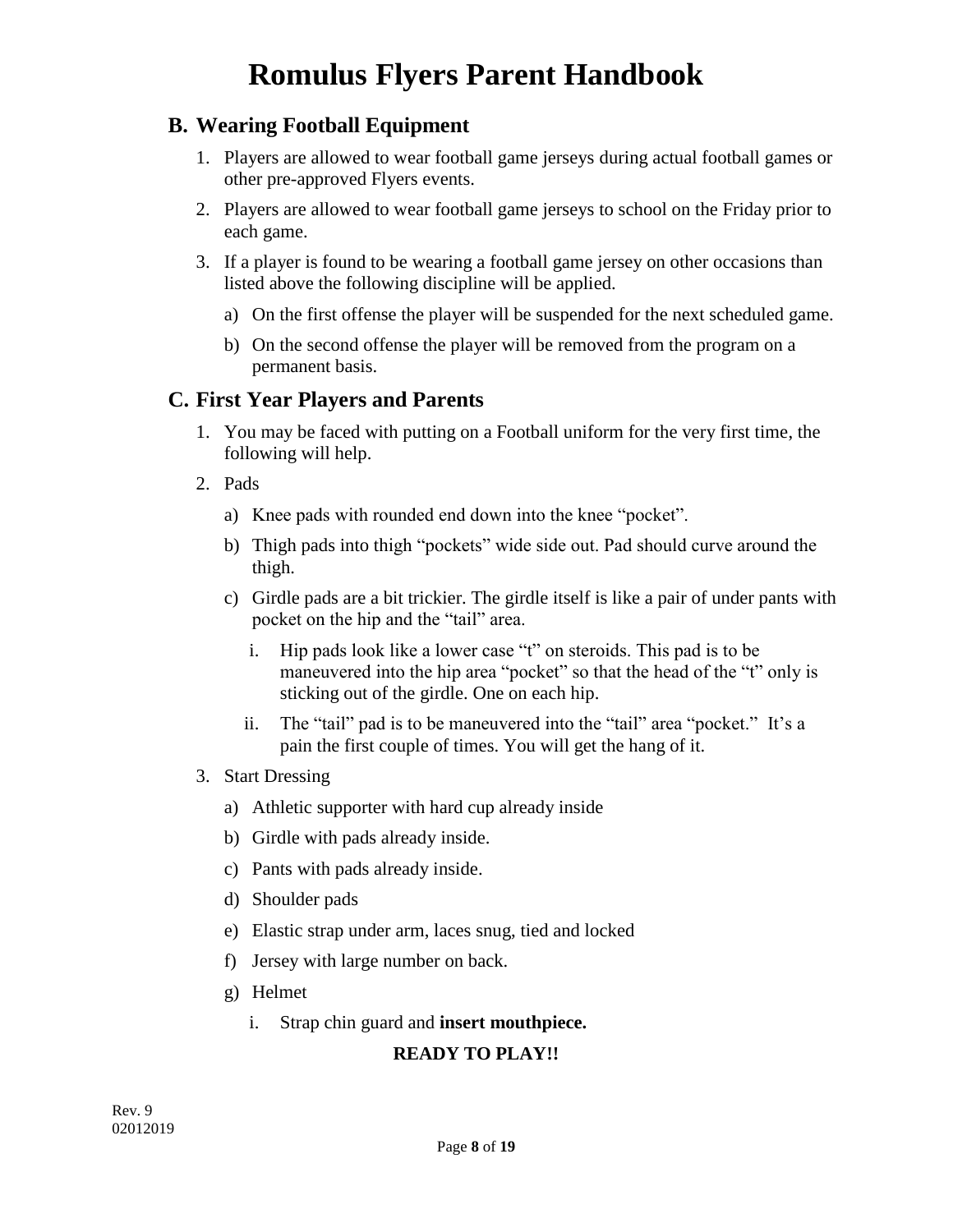**NOTE:** All pads inside the pants are held in place by the pant itself, therefore they need to be VERY snug. It should not be unusual for parents to have to lift the player off the floor by the pant waist and shake him into his pants!

#### *If you have any questions or need help, please do not hesitate to ask a member of the coaching staff.*

## **IX. Helmet Information**

### **A. Helmets must fit properly**

- 1. The helmets provided to our football players meet or exceed the safety requirements for our level of competition.
- 2. To assure that each player benefits from the safety features of these helmets we must insist that the following guidelines be observed:
- 3. Only a coach can adjust the air in the helmet "bladder". Special lubricants, needles and pumps are required.
- 4. Jaw pads must touch the players face to be effective and properly fit the helmet to the player.
- 5. Properly fit, the player will need to develop an ability to spread the bottom of the helmet to get it over his ears and off his head.
- 6. First year players often find removal of a properly fit helmet to be difficult. Rather than provide smaller pads and reduce effectiveness of the helmet, we suggest the player apply some lotion to the pads and his ears to make removal of a properly fitted helmet easier.
- 7. Chinstraps need to fit the cup portion of the strap to the player's chin. If the strap is "tight rope" tight and still does not "cup" the chin, see an assistant coach immediately.
- 8. Facemasks are all coated. The coating can be scraped off or knocked off during normal use. It is a rule violation for there to be any exposed metal on the facemask during a game. If you notice any exposed metal see an assistant coach immediately.
- 9. Helmets may be cleaned using soft rags and mild liquid detergents. However, there is a lot to be said for a scuffed up helmet.
- 10. If your child uses a helmet provided by you, the certification of the helmet is your responsibility. The equipment manager will check the certification of your helmet if it is not current your child will not be allowed to participate with that helmet.

## X. **Eyeglasses**

### A. **NO GLASS LENSES ARE ALLOWED**.

1. Players who wear regular glasses use straps to hold their glasses in place.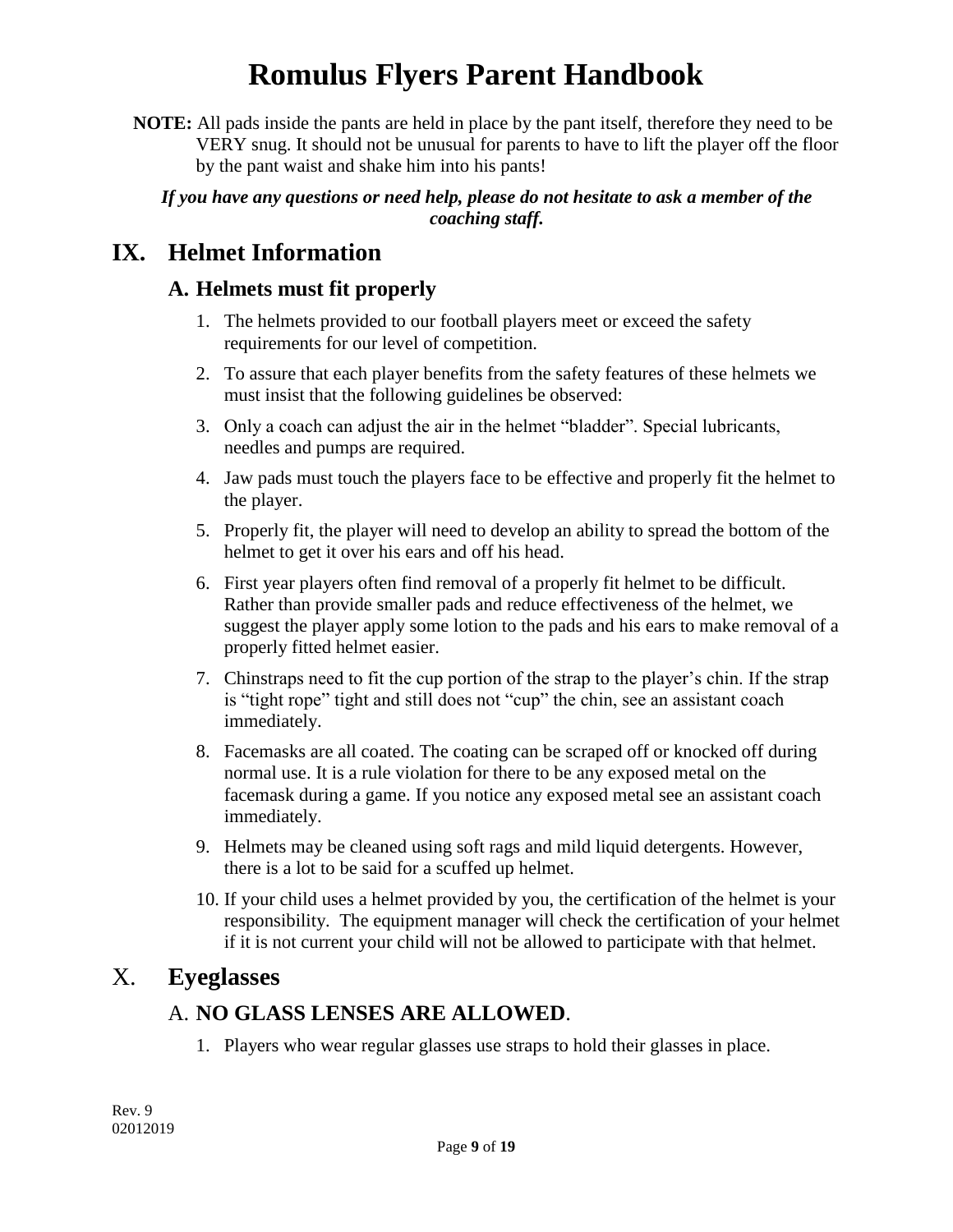- 2. We recommend that you visit your eye doctor with a properly fitted helmet before purchasing any straps or special athletic glasses.
- 3. Players that are required to wear lenses that turn dark must provide a note from the doctor indicating the glasses are a part of his or her required prescription. The Head Football Coach is required to give a copy of this note to the lead official at the start of each game.

## XI. **Parent Supplied Equipment**

- A. Football Shoes
	- 1. Plastic Spikes are allowed.
	- 2. Metal spikes are not allowed.
	- 3. Preseason break-in is recommended.
- B. Athletic supporter with hard cup.
- C. You will be provided with ONE colored mouthpiece.
	- 1. Your child will chew through it!
- D. You will be provided one pair of game socks.
	- 1. If your child shows up for a game without his game socks he will be considered out of uniform and will not be allowed to play in that day's game.

## **XII. Equipment Hand-in**

- A. Uniforms must be turned in **LAUNDERED CLEAN** at the end of the season on the specified day.
- B. If it is not laundered, you will be given the option of taking it back home and cleaning it or pay a \$25.00 cleaning fee. Your child will not receive his or her trophy or other awards until the uniform returned in a neat and clean condition.
	- 1. **If the item is taken back home, it will returned to the Romulus Flyers at a specified time and location of** *our* **convenience.**
	- 2. **The \$25.00 cleaning fee must be paid in cash prior to accepting a dirty uniform.**
- C. If the complete uniform and equipment is not turned in or is damaged beyond normal wear and tear you will be responsible for the replacement value of the equipment.

## XIII. **Cheerleading** - **Equipment**

### **A. Equipment Handout**

- **1.** Cheerleaders are provided with the following equipment:
	- a) Skirt
	- b) Vest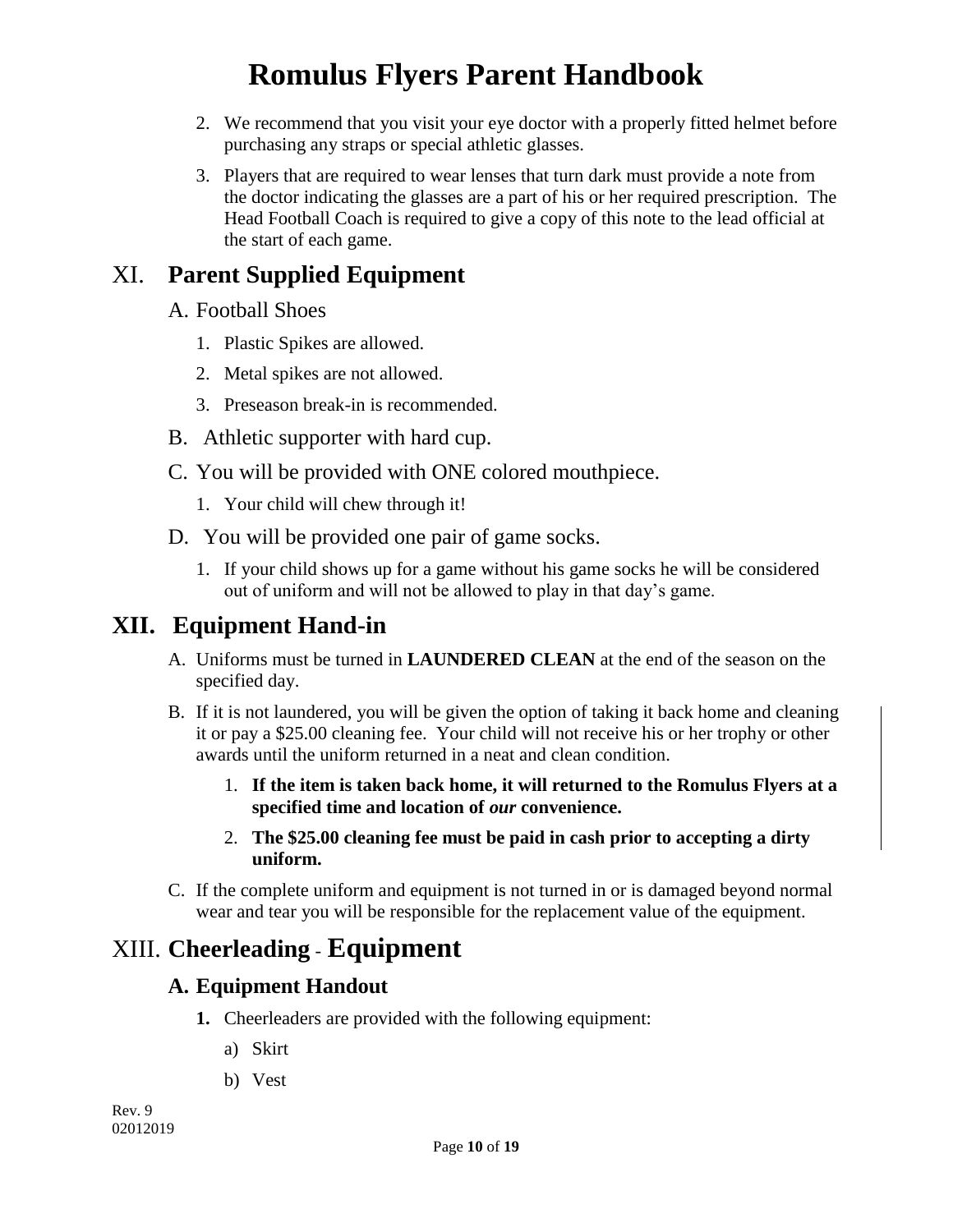- c) Warm-up Jacket & Pants
- d) Cheer socks
- 2. Cheerleaders are required to purchase the following equipment:
	- a) Turtleneck body suit (color determined by squad)
	- b) White "Game Day" athletic shoes (must be only worn at the Games and Competition)
		- i. You will be responsible for purchasing these items on your own prior to the first game.
	- c) Athletic shoes with arch support (for practice)

### **B. Equipment Care Instructions**

- 1. Skirt and Vest
	- a) Wash in cold water and hang to dry (DO NOT PUT IN DRYER)
	- b) Use mild detergent and Stain Stick if necessary.
		- i. Do not use bleach; including color-safe bleach.
	- c) Do NOT iron.
- 2. Warm-Up's
	- a) Wash in cold water and dry on low heat.
	- b) Use mild detergent and Stain Stick if necessary. Do not use bleach including color-safe bleach.
	- c) Do NOT iron.

### D. **Wearing Cheerleading Uniforms**

- 1. Cheerleaders are allowed to wear cheerleading uniforms during actual football games or other pre-approved Flyers events.
- 2. Cheerleaders are allowed to wear the Cheer Vest to school on the Friday prior to each game.
- 3. If a cheerleader is found to be wearing a cheerleading uniform on other occasions than listed above the following discipline will be applied.
	- a) On the first offense the cheerleader will be suspended for the next scheduled game.
	- b) On the second offense the cheerleader will be removed from the program on a permanent basis.

### **E. Equipment Hand-in**

F. Uniforms must be turned in **LAUNDERED CLEAN** at the end of the season on the specified day.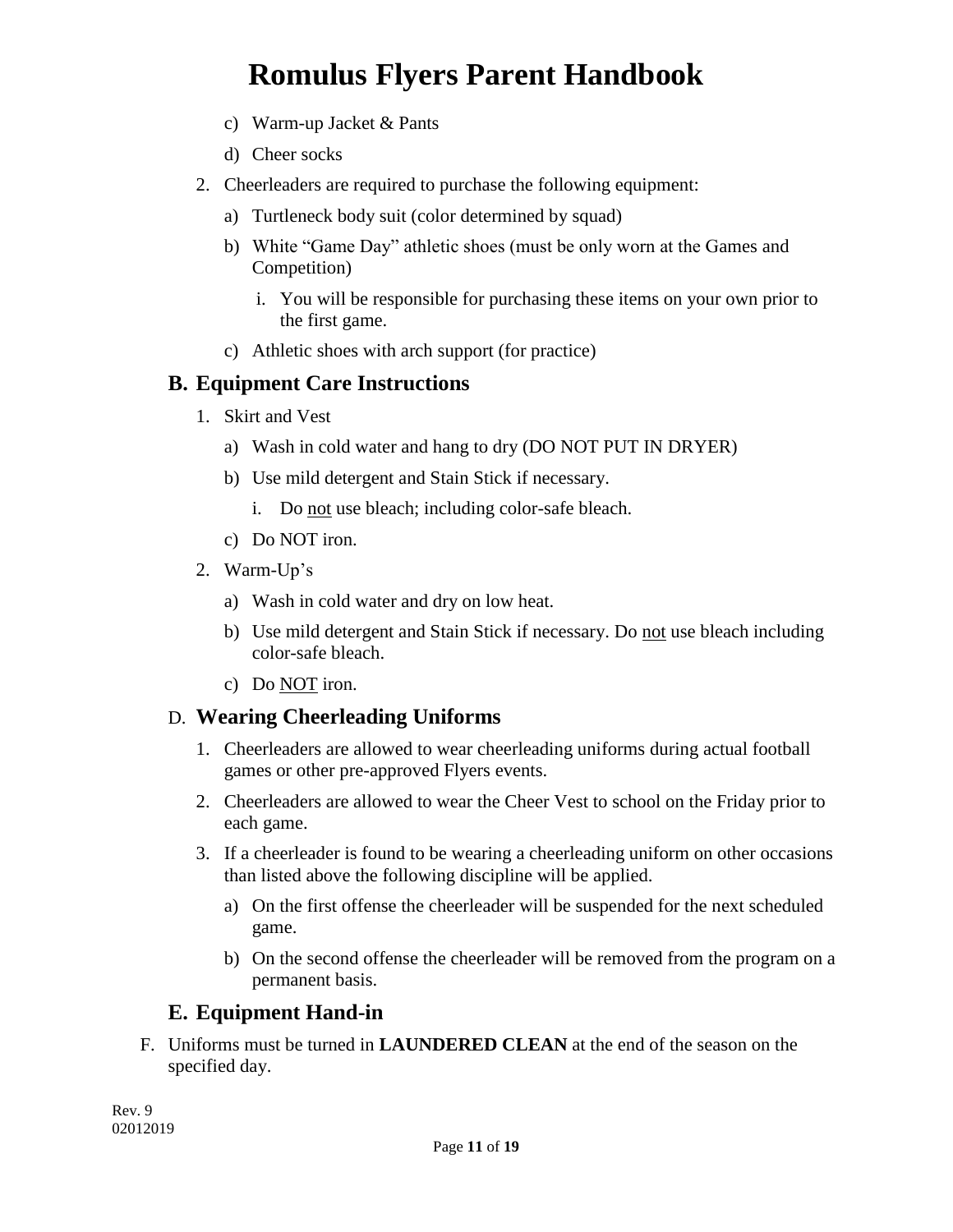- G. If it is not laundered, you will be given the option of taking it back home and cleaning it or pay a \$25.00 cleaning fee. Your child will not receive his or her trophy or other awards until the uniform returned in a neat and clean condition.
	- 1. **If the item is taken back home, it will returned to the Romulus Flyers at a specified time and location of** *our* **convenience.**
	- **2. The \$25.00 cleaning fee must be paid in cash prior to accepting a dirty uniform.**
- H. If the complete uniform and equipment is not turned in or is damaged beyond normal wear and tear you will be responsible for the replacement value of the equipment.

## **XIV. Basics You Need to Know**

### **A. Football**

- 1. As a general rule players are to arrive one and a half hours before their scheduled kickoff time to prepare for weigh-in. The Head Coach of each squad will inform the players of what time they are to show up prior to their game.
- 2. Each player must weigh-in before each game.
- 3. Players must meet league weight requirements in order to participate in the game. *Note: League weights are subject to change after the approval of this document.*
	- a) Freshman Ages 7-9 Maximum Weight 120 pounds
	- b) JV Ages 10-11 Maximum Weight 140 pounds
	- c) Varsity Ages 12-13 Maximum Weight 165 pounds
- 4. Based on a 33 player roster, each player is required a minimum of 5 (five) plays per half.
- 5. **At no time are parents and or fans allowed on the game or practice field.** No exceptions. In order to be on the practice or game field you must be a coach, league representative or board member in good standing and registered with the Downriver Junior Football League as such.
- 6. You must have your player to practice on time each day. Tardiness will result in disciplinary action. Your child may have to run laps, do "down-ups" or even sit out portions of a game. Essentially, you as parents have complete control over this. Yes, your child may have to pay the price for your getting stuck in traffic.
- 7. You must pick-up your player from practice on time each and every day. Your ROMULUS FLYERS coaches and other members are not babysitters. Please respect their time. They also have families, dinners and homework to get home to. If you are late picking up your child, he may have to run laps the following practice do "down-ups", or even sit out a quarter. Again, your child may have to pay the price for your getting stuck in traffic.

#### **NOTE: Repeated tardiness may result in your child being delivered to the Romulus Police Department.**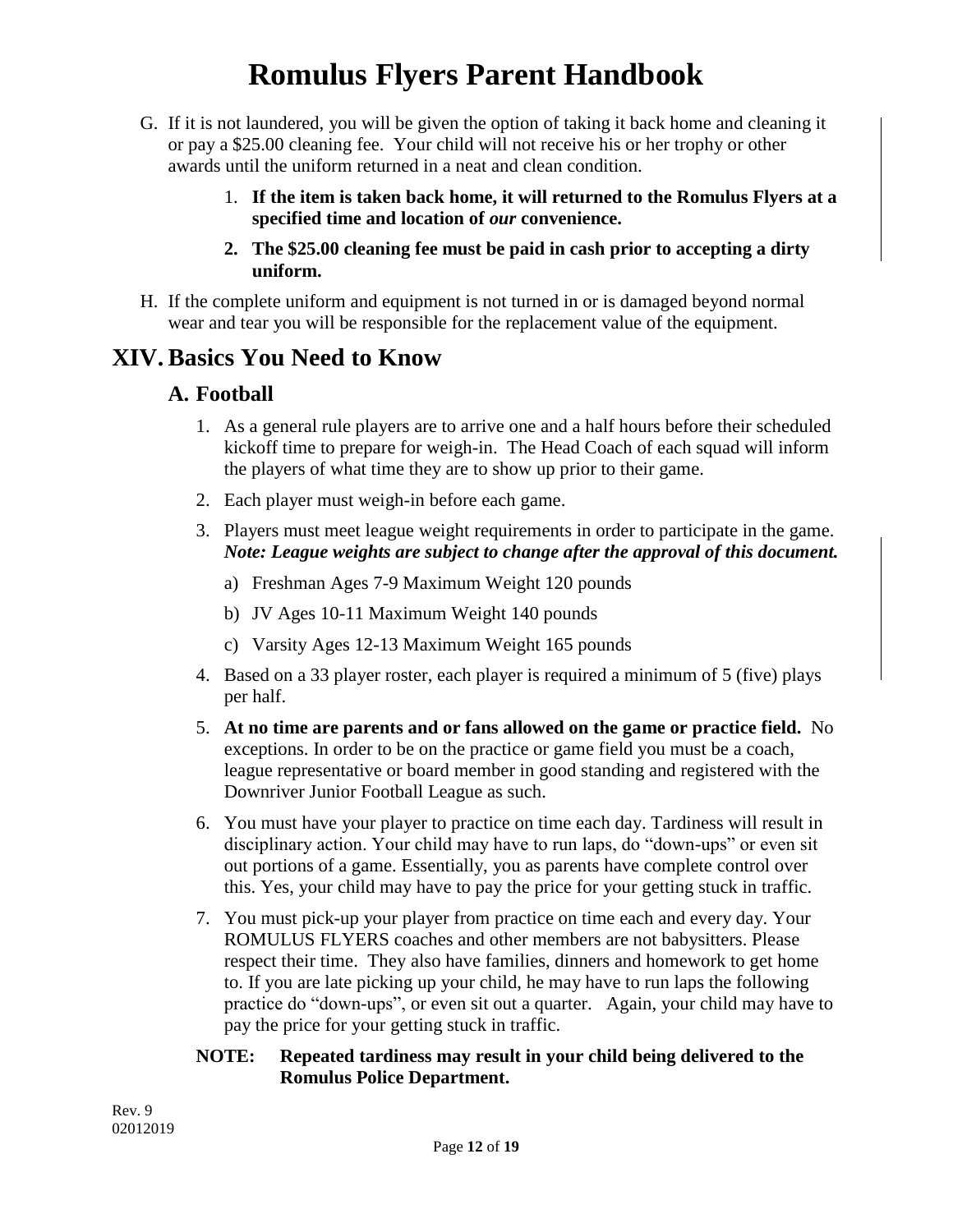### **B. Cheerleading**

- 1. Cheerleaders are to arrive, on game days, one hour before their scheduled kickoff time prepared for warm-up. Head coaches will inform the cheerleaders of the specific arrival time.
- 2. You must have your cheerleader at practice on time each day. Tardiness will result in disciplinary action. Your child may have to run laps or sit out during "Show  $& Yell"$ . Essentially, you as parents have complete control over this. Yes, your child may have to pay the price for your getting stuck in traffic.

#### **NOTE: Repeated tardiness may result in your child being delivered to the Romulus Police Department.**

- 3. Age Requirements (Age as of 9/1)
	- a) Mascot Ages 6
		- i. Below age of 6 requires approval by the Head Coach
		- ii. Below age of 5 requires approval by the Board of Directors
	- b) Freshman Ages 7-9
		- i. No more than five (5) seven (7) years will be assigned to the Freshman Team without the express approval of the Board of Directors.
	- c) JV Ages 10-11
	- d) Varsity Ages 12-13
- 4. Mascots
	- 1. Mascots are to be accompanied by a parent at all times during all ROMULUS FLYERS events including practices, games and competition.
	- 2. Mascots are prohibited from partner stunts and are restricted to only basic cartwheels, ground rollovers, splits and jumps.
- 5. Attire
	- a) During practice, games and competition, hair must be pulled back from the cheerleader's face in a ponytail or braid. Barrettes, hair clips, bobby pins or any other metal or plastic item are NOT allowed.
	- b) Shirts and blouses with zippers, hoods, snaps and/or pockets loose fitting vneck shirts will not be worn during practice when performing stunts.
	- c) Cheerleaders must wear athletic shoes with arch supports at all practices, games and competition.
	- d) Jewelry of any kind is prohibited for all cheerleaders during all practices, games and competition.
	- e) Make-up, nail polish, body and hair glitter is prohibited for all practices, games and competition. Nail length must not be visible when looking at the palm of the hand. No artificial nails allowed.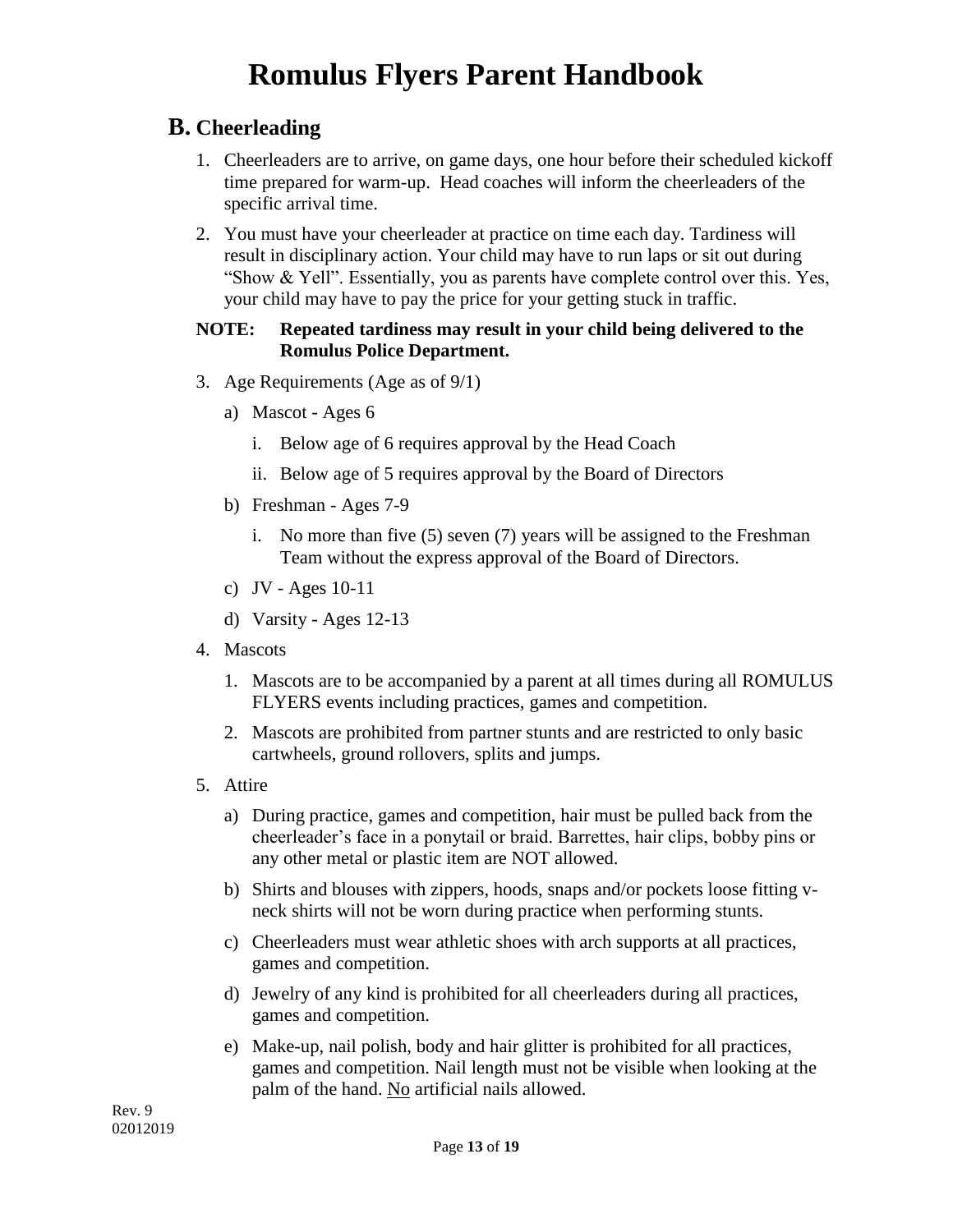- 6. Game Day Equipment Requirements
	- a) Cheerleaders must come prepared for every game. Full uniform must be worn upon arrival to the field.
		- i. Skirt
		- ii. Vest
		- iii. Turtleneck (weather permitting)
		- iv. Cheer Briefs
		- v. Cheer Socks
		- vi. "Game Day" Shoes
	- b) Cheerleading bags must be brought to EVERY game. All the following uniform and equipment must be in the cheerleading bag.
		- i. Warm-Up Jacket
		- ii. Warm-Up Pants
		- iii. Turtleneck (if not worn with uniform)
		- iv. Gloves and Headband
		- v. Water Bottle

### **XV. Conduct**

### **A. Players & Cheerleaders**

- 1. Go to practice. There are very few acceptable excuses for missing practice.
	- a) You should always be on your best behavior.
	- b) Others will judge the entire association by your conduct. You are an official representative of the Romulus Flyers.
	- c) This position of responsibility and representation should not be taken lightly.
	- d) No profanity or trash talk.
- 2. Remember, people do not see you; they see the name across your chest.
	- a) Always respect your opponents and officials regardless of the situation.
- 3. The Romulus Flyers will not tolerate any misbehavior, backtalk, swearing or fighting.
	- a) Discipline is a fundamental principal of our training program.
	- b) Failure to comply with the rules or to cooperate with coaches will result in benching or removal from the program based on degree of infraction.
	- c) Parents will be notified immediately if there is a problem.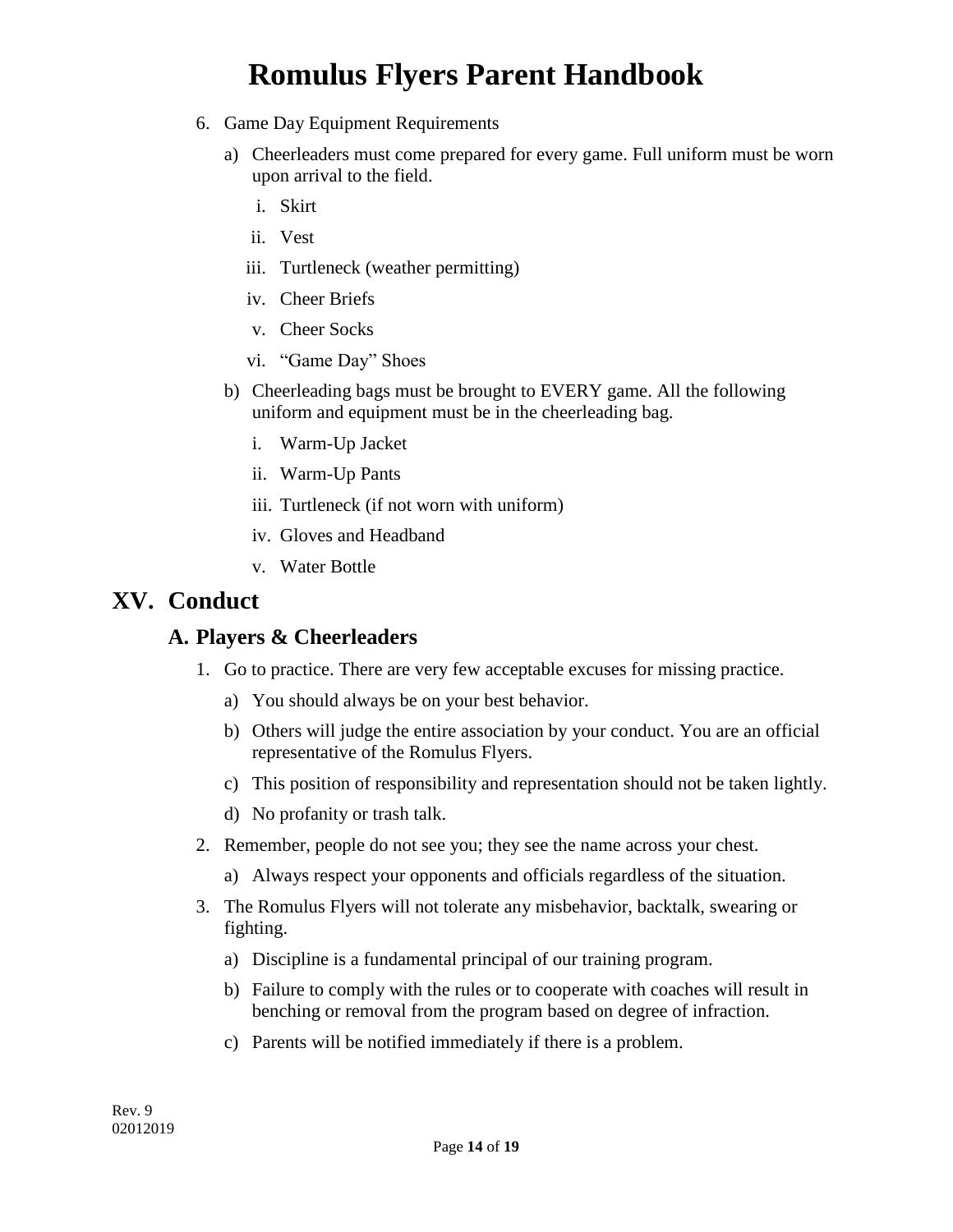- 4. Fighting that occurs on the game or practice field between any players or cheerleaders with another team member or opposing team member will result in immediate removal of those players or cheerleaders from the game or practice session.
	- a) Any player or cheerleader ejected from a game will miss the next weeks practice and game in accordance with the Downriver Junior Football League and the Michigan High School rule books.
	- b) Players and Cheerleaders that are ejected from practice session will not participate in any team activity until that child's behavior has been reviewed by the coaching state at a meeting of the Romulus Athletic Club Board of Directors.

#### **B. Parents and Fans**

- 1. Parents should always behave in a sportsmanlike manner.
	- a) Parents, coaches and other involved adults should be examples of such sportsmanship and respect.
- 2. The Romulus Athletic Club will not tolerate any foul language or gestures, fighting or any other disruptive behavior from parents or other fans that would take the focus away from the children during any practice session, game situation or sponsored event.
- 3. The Romulus Athletic Club will not tolerate the use of Drugs or Alcohol at any of its sponsored events.
	- a) The use of Drugs or Alcohol on school property is against the law.
- 4. The Romulus Athletic Club will remove any individual behaving in such a manner from the event.
	- a) Such behavior will directly affect your child's membership with the club.
	- b) We ask you as parents to help monitor these situations.
- 5. Please relay to family and friends also in attendance, that such behavior will not be tolerated and will only hurt the program and the children they are wishing to support.
- 6. DJFL Executive Committee Member will be able to sit in on all Romulus events.
- 7. The Flyers can be fined monetarily as well as with "sportsmanship points" at the discretion of the league.
- 8. The loss of these league points will affect our team's opportunities at post-season play and competition.
- 9. To make it clear, your behavior in the stands can keep your child from being allowed to win a championship or compete in cheer competitions.
- 10. Parents cannot interrupt practice unless it is an emergency.
- 11. There should be no distractions for your child during their practice time.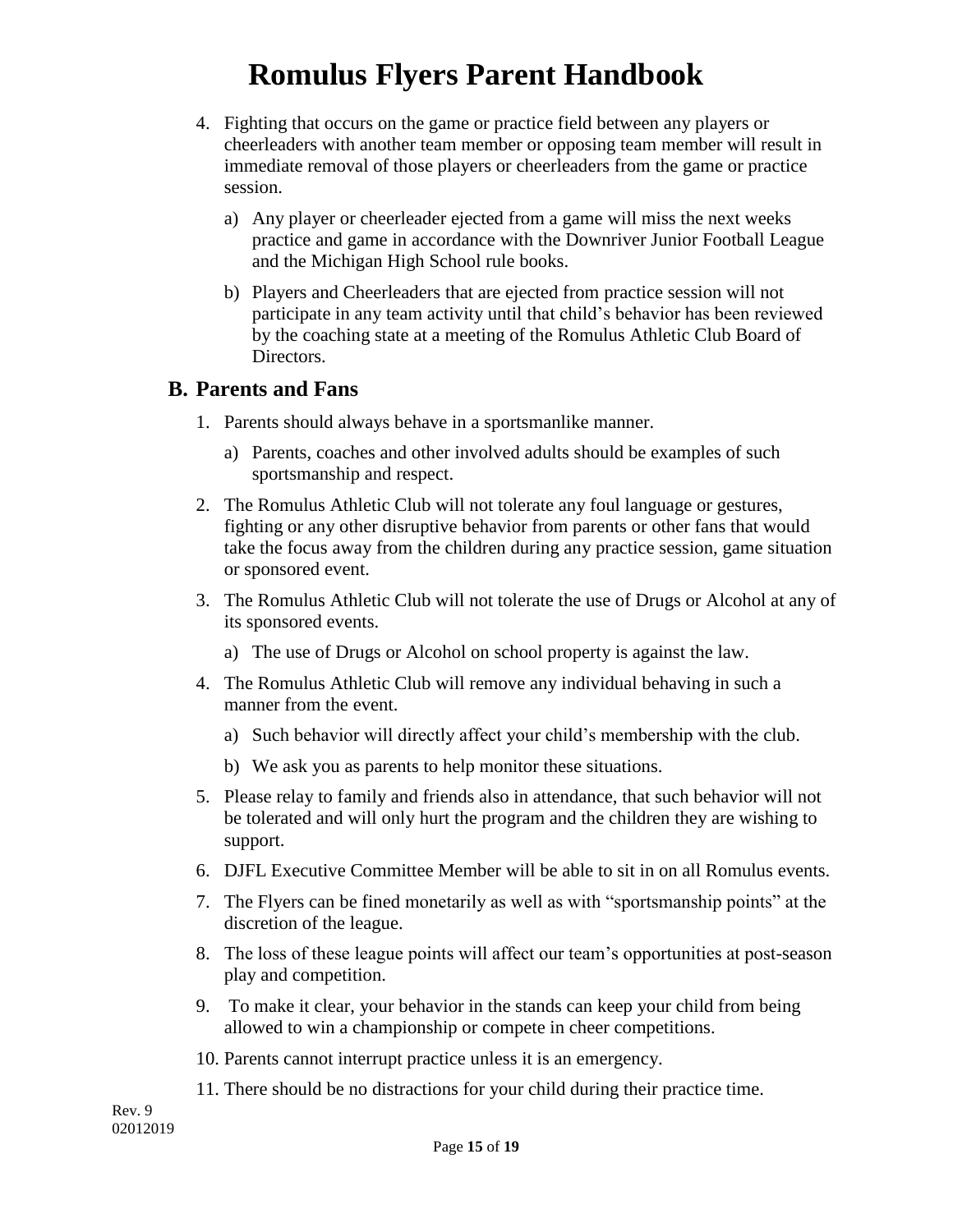a) Communication with your child will not be allowed unless it is an emergency.

#### **PARENTS / SPECTATORS ARE NOT ALLOWED ON THE PRACTICE FIELD.**

#### **PARENTS / SPECTATORS ARE NOT ALLOWED ON THE SIDELINES DURING THE GAME, WHETHER HOME OR AWAY.**

- 12. The Flyers realizes that many of our parents have had experience either with football or cheerleading.
	- a) We realize that you want to share those experiences with your child.
	- b) Please remember that your child is being taught the proper technique to prepare him or herself to be safe and enjoyable game day.
- 13. The Romulus Athletic Club asks that if you disagree with the coaching staff or coaching methodologies please refer this to the proper channels before expressing to your child your issue.
- 14. If you have any questions for your child's coach contact him or her via telephone or after practice.
- 15. Please respect the time of the coaches.
- 16. Remember, that after practice they have families, dinners and homework that they need to get home as well.
- 17. The Flyers realizes that parents will have issues; whether it with coaches, referees, or even other parents.
	- a) DO NOT INVOLVE YOUR CHILDREN.
	- b) We would like these issues to have minimal or preferably no affect on the children.
	- c) We ask that if one of these issues is to arise please take your issue through the proper channel.

### **C. Dispute Resolution**

- 1. If a parent has a concern with a coach, that parent should speak with that coach about that concern. If an agreement can't be reach between the parent and the coach, then that parent should take that concern to the Head Coach of that squad.
- 2. If the Head Coach and that parent can't resolve the problem, then the matter should be taken to the President or Vice President if the President is not available. The President or Vice President will act as a mediator.
- 3. If the President or Vice President can't successfully mediate the problem, then the problem should come before the Board of Directors for resolution.
	- a) The Board of Directors should be a last resort, for neither party may be happy with the Board's resolution.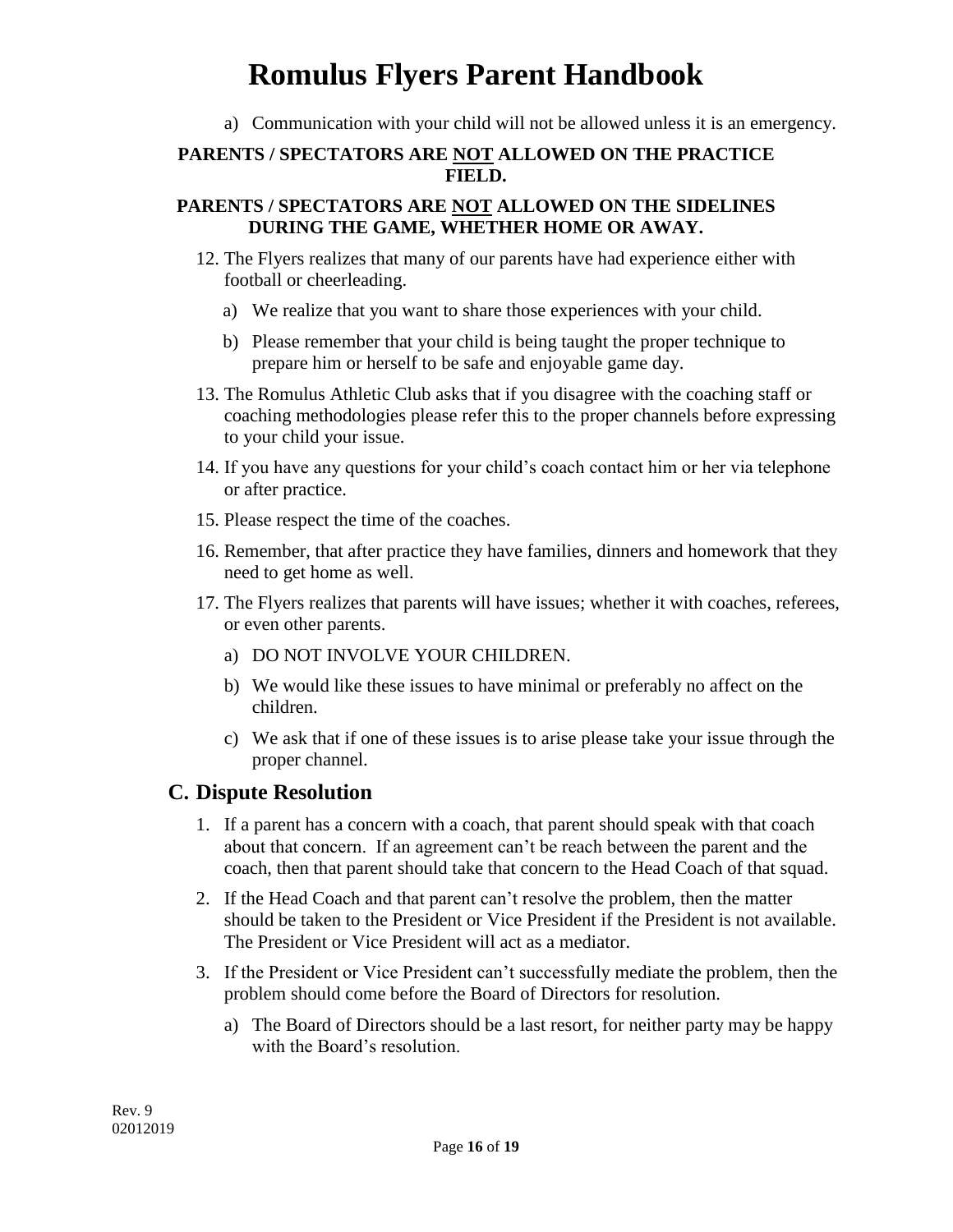4. If the dispute concerns a violation of DJFL rules the Downriver Reps will step in settle the dispute as necessary.

### **D. Bottom Line**

- 1. The bottom line; the Romulus Athletic Club will present a learning environment of the players and cheerleaders.
	- a) This environment will include, discipline, integrity and respect.
	- b) Let us work diligently to maintain this environment where our children have the opportunity to learn the game of football and have a lot of fun doing so.
	- c) There may be times we do not see eye-to-eye on specific issues.
- 2. Ultimately our goal is the same.
	- a) We all want what is best for our children.
	- b) So let us always work toward the greater goal; a wonderful all around experience for our children.

### **E. The Contract**

- 1. All families must have a Parent/Guardian Code of Conduct Contract signed and on file with the Romulus Athletic Club in order for your child to be eligible to play or cheer.
- 2. It is required that an email address be provided on the contract.
	- a) This email address will be used to notify parents and guardians of important information associated with the Romulus Flyers only.
	- b) The email addresses will not be sold or shared with other organizations under any circumstances.
- 3. This contract will be covered thoroughly in the Mandatory parent meeting.
- 4. An additional copy for your records is included in this handbook.

### **END OF TEXT**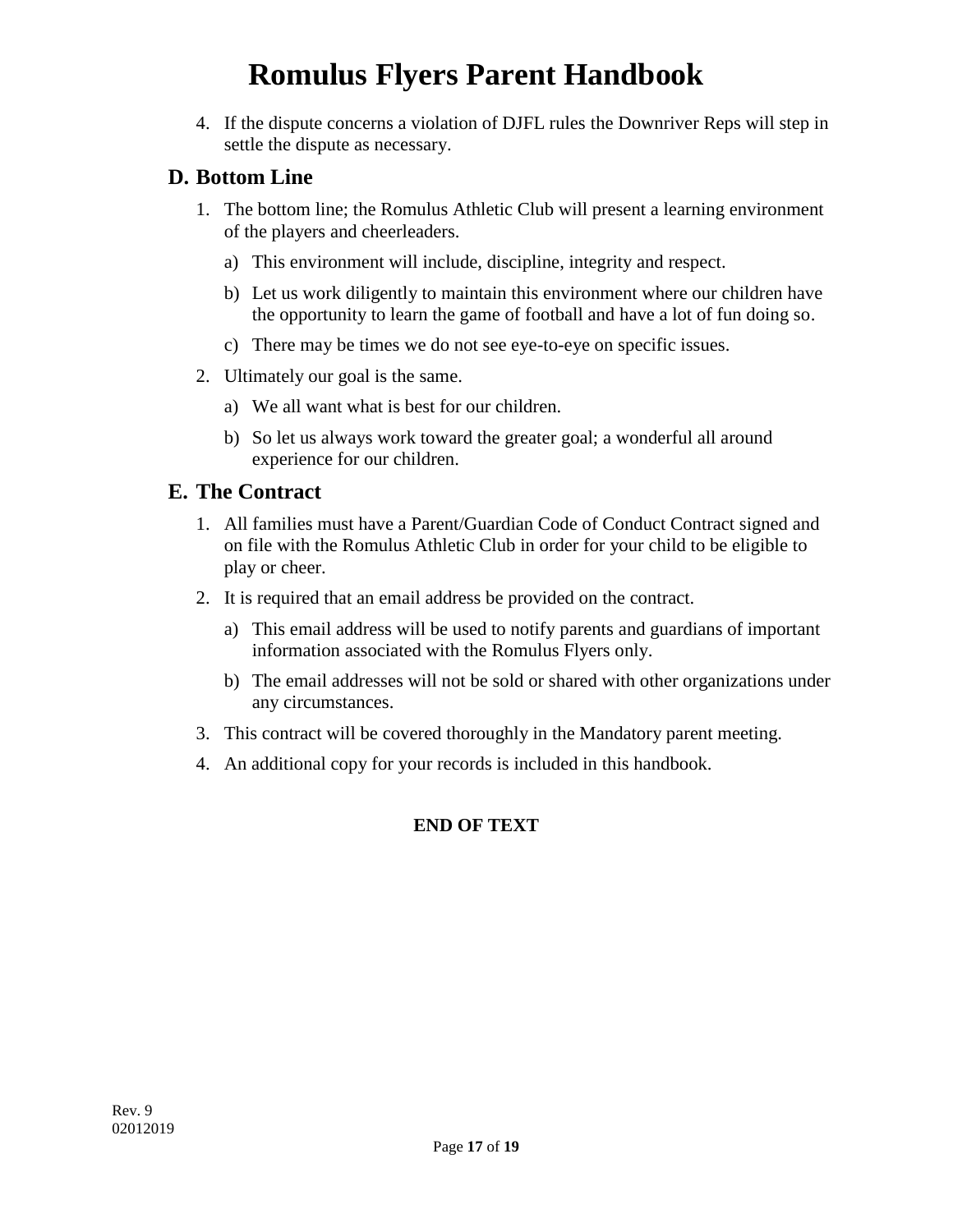# **Codes of Conduct**

### Parent Code of Conduct

The purpose of the Parent/Guardian Code of Conduct is to develop parental support and positive role models for our athletic program. In the tradition of excellence, one purpose of the Romulus Athletic Club is to promote the physical, moral, social and emotional well being of each member. Parents and guardians are an integral part of this process.

## **PARENT/GUARDIAN CONDUCT:**

### **I hereby pledge to provide positive support, care and encouragement for my child participating in youth sports by following this Romulus Athletic Club's Parents' Code of Conduct.**

- 1. I will encourage good sportsmanship by demonstrating positive support for all players, coaches, and officials at every game, practice or other events sponsored by the Romulus Athletic Club.
- 2. I will place the emotional and physical well being of my child ahead of my personal desire to win;
- 3. I will insist that my child play in a safe and healthy environment;
- 4. I will require that my child's coach be trained in the responsibilities of being a youth sports coach and that the coach upholds the Coaches' Code of Ethics;
- 5. I will support coaches and officials working with my child, in order to encourage a positive and enjoyable experience for all.
- 6. I will demand a sports environment for my child that is free from drugs, tobacco and alcohol and will refrain from their use at all events sponsored by the Romulus Athletic Club
- 7. I will remember that the game is for youth not adults;
- 8. I will do my very best to make youth sports fun for my child;
- 9. I will ask my child to treat other players, coaches, fans and officials with respect regardless of race, sex, creed or ability;
- 10. I will help my child enjoy the youth sports experience by doing whatever I can, such as being a respectful fan, assisting with coaching, or providing transportation.
- 11. I will read and abide by the Parent Handbook.